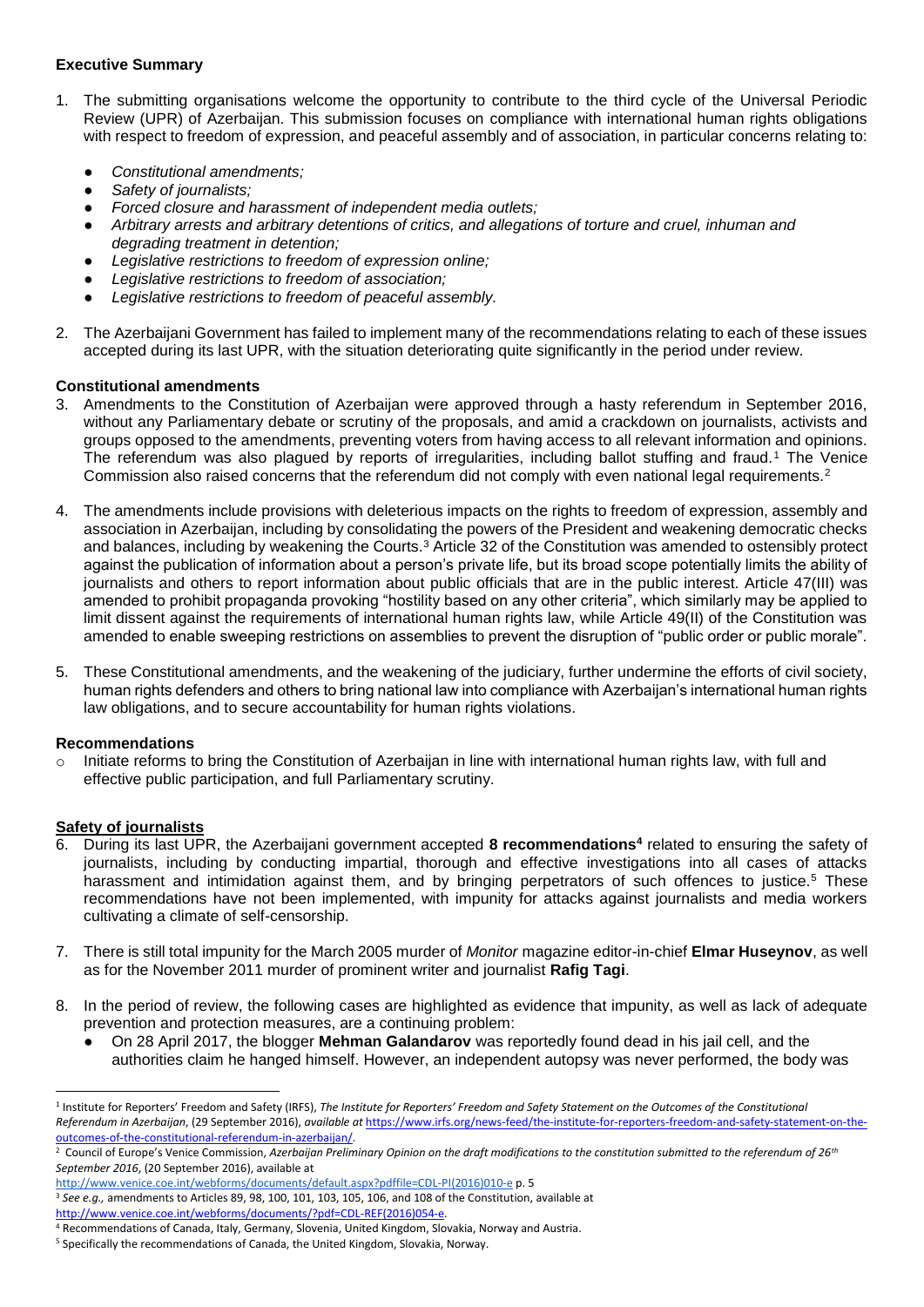not released and no public investigation was conducted. Civil society representatives refute that Galandarov had reason to commit suicide and that to do so inside his cell would have been extremely difficult.

- On 9 August 2015, well-known journalist and human rights activist **Rasim Aliyev**, died from injuries sustained from an attack the day before. Previously, on 25 July 2015, Aliyev reported he had received anonymous threats related to photos of police brutality he had posted online. Despite filing a complaint with the police, no action was taken to protect Aliyev or investigate the threats. While several of the people who physically attacked Aliyev were imprisoned in Mary 2016, the link with his journalistic work was never investigated and it appears the masterminds remain at large. In 2012 - 2014, Rasim Aliyev was part of IRFS' research and investigation team that conducted alternative investigations into murders and attacks of journalists and media workers.
- In June 2015, the Director of Meydan TV and former political prisoner, **Emin Milli**, reported to the German police that he had received a threat, via an intermediary, from the Azerbaijani Minister of Youth and Sport, Azad Rahimov, in connection with his critical reporting on the 2015 European Games, held in Baku. Milli has publically stated that he believes the threat can be traced directly to President Aliyev, arguing that Rahimov would not have acted without presidential approval.<sup>6</sup>

## **Recommendations**

Enact measures to ensure the safety of journalists, in line with Human Rights Council resolution 33/2,<sup>7</sup> including, *inter alia*:

- Publicly, unequivocally and systematically condemn violence and attacks against journalists;
- Ensure impartial, speedy, thorough, independent and effective investigations, that also seek to bring masterminds behind attacks to justice, and to ensure victims and their families have access to appropriate remedies, in particular in the cases of Mehman Galandarov, Rasim Aliyev, Elmar Huseynov and Rafig Tagi;
- Create special investigative units and specialised prosecutors, and adopt specific protocols and methods of investigation and prosecution, as well as trainings for key actors in the investigative and prosecutorial processes;
- Systematically collect data to inform policy making on safety of journalists; and,
- Establish protection mechanisms, including early warning and rapid response systems.

## **Arbitrary arrests and detentions of critics**

- 9. During its last UPR, Azerbaijan accepted **16 recommendations**<sup>8</sup> related to ensuring that human rights defenders, lawyers and other civil society actors are able to carry out their legitimate activities without fear or threat of reprisal, obstruction or legal and administrative harassment. Similar recommendations were accepted in relation to the treatment of journalists and writers, including that defamation should be decriminalised.<sup>9</sup>
- 10. Nevertheless, in the period under review Azerbaijan has continued its practice of targeting critical or dissenting voices with politically motivated arrests on spurious charges, extended pre-trial detentions (ranging from months to more than a year) and custodial sentences. The UN Human Rights Council's Working Group on Arbitrary Detention, who visited Azerbaijan in May 2016, have noted that, notwithstanding the release of some high profile prisoners, the practice of the government to detain those with oppositional views continues, in violation of their international human rights law obligations.<sup>10</sup>
- 11. The Azerbaijani authorities arbitrarily arrest individuals for engaging in dissent and release them as a mechanism of control. There are often waves of arbitrary arrests and detentions prior to and around significant events, for example in the run up to and after the European Olympic Games in 2014 and the Formula 1 Grand Prix in 2015. As

<https://www.article19.org/data/files/medialibrary/38883/Safety-of-Journalists-guide.pdf>

1

http://ap.ohchr.org/documents/dpage\_e.aspx?si=A/HRC/36/37/Add.1

<sup>6</sup> Council of Europe's Media Alert Platform, *Meydan TV Director Emin Milli Threatened for Critical Reporting on European Games*, (30 June 2015), available at <https://go.coe.int/1y4r2>

<sup>7</sup> ARTICLE 19, *"Prevent – Protect – Prosecute: Acting on UN Human Rights Council Resolution 33/2",* (September 2017), available at:

<sup>&</sup>lt;sup>8</sup> Recommendations of Austria, Ireland, Slovakia, United States, United Arab Emirates, Czechia, France, Italy, Canada (x2), Sweden, Chile, Norway, Mexico and Germany.

<sup>9</sup> Recommendations of Slovenia, Germany, Canada, and Austria.

<sup>&</sup>lt;sup>10</sup> Report of the Working Group on Arbitrary Detention on its mission to Azerbaijan, A/HRC/36/37/Add.1, 2 August 2017; available at: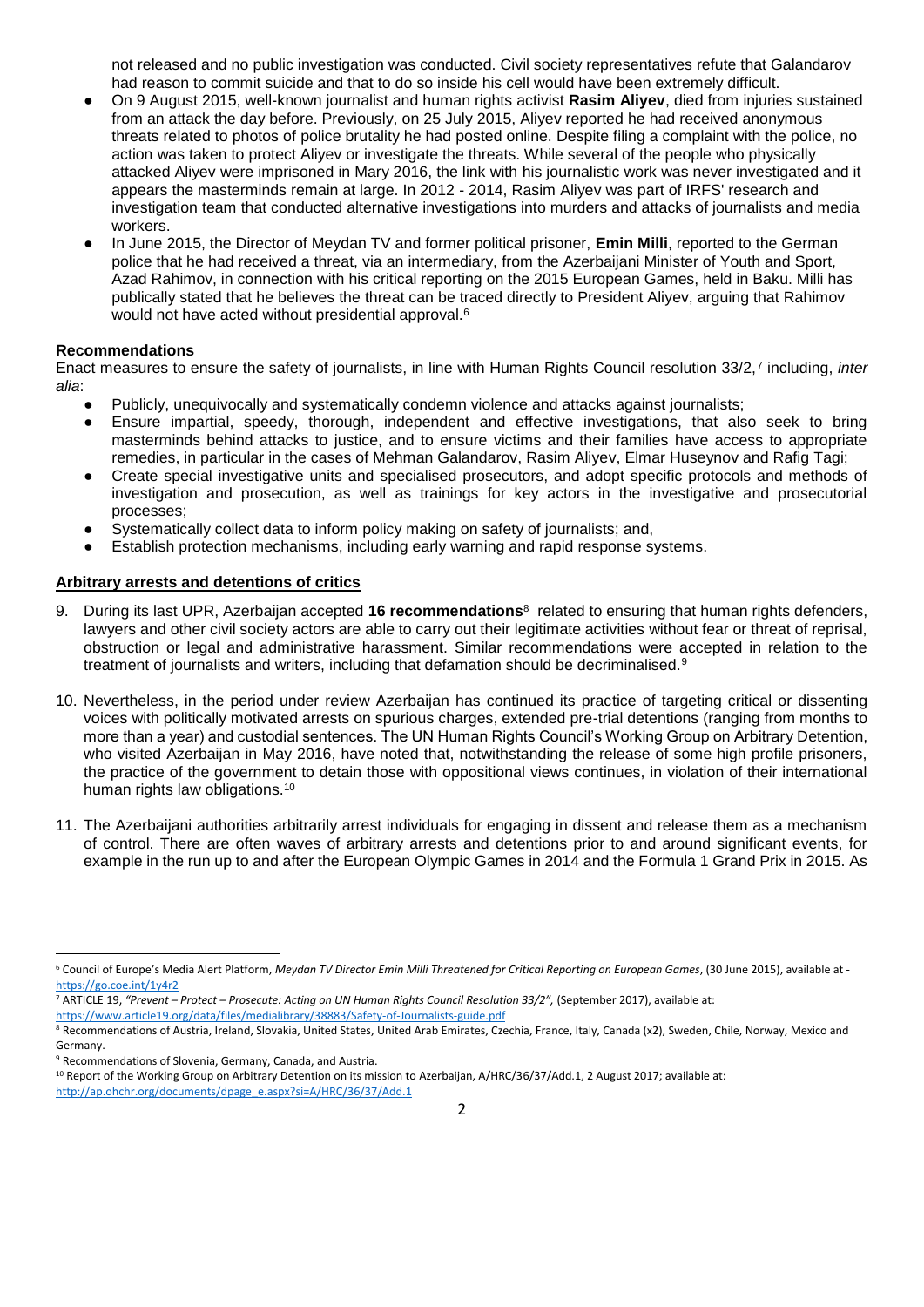of August 2017, civil society activists within Azerbaijan estimate there to be **158 confirmed political prisoners**. 11 12

- 12. Individuals arbitrarily arrested or detained for their political opposition include:
	- **Ilgar Mammadov**, the chairman of political opposition party REAL, was arrested in 2013 on fabricated charges of "inciting violence" and sentenced to seven years' imprisonment. Despite a May 2014 European Court of Human Rights ruling, which concluded that Mammadov's arrest took place with the goal "to silence or punish him for criticising the government" and violated his rights under the Convention.<sup>13</sup> In September 2017 the Committee of Ministers of the Council of Europe called again for Mammadov's release, initiating infringement proceedings against the country.<sup>14</sup> However, he remains behind bars.
	- In May 2017, **Gozel Bayramli,** a high-level official of the opposition Popular Front Party of Azerbaijan (APFP), was detained by Azerbaijani authorities on her return from Georgia where she had been receiving medical treatment.<sup>15</sup> Bayramli was accused of smuggling after border police claimed to have found an undeclared USD 12,000 in her bag and placed in pretrial detention.
	- In January 2017, APFP's deputy chairman **Fuad Gahramanli** was sentenced to 10 years' imprisonment, on a number of charges after being arrested in December 2015.
	- In March 2016, an APFP advisor **Mammad Ibrahim**, was sentenced to 3 years' imprisonment on hooliganism charges, having been arrested in September 2015.

13. Arbitrarily arrested and detained journalists and bloggers, include:

- Mehman Huseynov, well known photo-journalist and blogger. Repeatedly detained, he was imprisoned in March 2017 to 2 years imprisonment under Article 147.2 (slander, which relates to accusation of committing serious or especially serious crime).
- Seymur Hazi, a journalist who wrote for Azadlıq and presented the internet program Azerbaijan Hour was arrested in August 2014, sentenced to 5 years of imprisonment in January 2015 under Article 221.3 (hooliganism, committed using items used as a weapon).
- Aziz Orujov, the director of internet TV Kanal 13, was arrested on 1 June 2017 and his being held in pretrial detention under Articles 192.2.2 (Implementation of business activity without a licence), and 308.2 (abuse of official powers).
- Nijat Aliyev, the editor-in-chief of www.azadxeber.az, a religious-oriented website of a critical nature, was arrested on 21 May 2012. On 9 December 2013, Aliyev was sentenced to 10 years in prison under Articles 167.2.2.1, 234.1, 281.2 and 283.2.3 (ranging from drugs distribution to inciting religious hatred).
- **Araz Guliyev,** was the editor-in-chief of www.xeber44.com online newspaper, was arrested on 9 September 2012. He was sentenced to 8 years in jail on 5 April 2013 under Articles 228.1, 233, 283.1, 315.2 and 324 (ranging from gun possession, to inciting hatred)
- **Fikrat Ibishbayli**, also known as Faramazoglu, is editor-in-chief of www.jam.az the portal of the Journalistic Investigation Center, was arrested on 30 June 2016. On 14 June 2017, he was sentenced to 7 years under Articles 182.2.1, 182.2.2, 182.2.4 (large scale extortion).
- **Afgan Sadigov,** an editor in chief of the www.azel.tv website, was arrested on 22November 2016. He was sentenced to 2.5 years imprisonment on 12 January 2017, under Article 127.2.3. (Causing serious harm).
- **Rashad Ramazanov**, an active micro-blogger using social media sites, was arrested on 9 May 2013. On 13 November 2013, he was sentenced to 9 years imprisonment under Article 234.4.3 (Illegal purchase or storage of drugs with intent to sell).
- **Elchin Ismayilli**<sup>16</sup>, founder and editor of Kend.info, an online news portal, was since arrested on 17 February 2017. On 18 September 2017, the Sheki Court for Grave Crimes sentenced Elchin Ismayilli to 9 years imprisonment. The court found him guilty under articles 182 (extortion of money by threats), 308 (abuse of office) and 311 (bribery).

<sup>12</sup> All Articles in this section refer to Articles of the Criminal Code of Azerbaijan.

1

<sup>14</sup> Committee of Ministers of the Council of Europe, Decision **CM/Del/Dec(2017)1294/H46-2, 21 September 2017**; available at:

[https://search.coe.int/cm/Pages/result\\_details.aspx?ObjectID=0900001680749f3c](https://search.coe.int/cm/Pages/result_details.aspx?ObjectID=0900001680749f3c)

<sup>&</sup>lt;sup>11</sup> The Working Group on Unified List of Political Prisoners in Azerbaijan, *Updated Unified List of Political Prisoners in Azerbaijan*, (28 August 2017), available at [http://smdtaz.org/wp-content/uploads/2017/08/Political-Prisoners-Report\\_Azerbaijan-August\\_2017.pdf](http://smdtaz.org/wp-content/uploads/2017/08/Political-Prisoners-Report_Azerbaijan-August_2017.pdf)

<sup>13</sup> European Court of Human Rights, *Ilgar Mammadov v. Azerbaijan* (Application No. 15172/13), 22 May 2014

<sup>15</sup> Meydan TV, *Customs Service Releases Info. on Arrest of Gozel Bayramli*, (29 May 2017), available at - <https://www.meydan.tv/en/site/politics/23173/> <sup>16</sup> Council of Europe's Media Alert Platform, Azerbaijani Journalist Elchin Ismayilli Sentenced to 9 year in Prison, (18 September 2017), available at <https://go.coe.int/alXEf>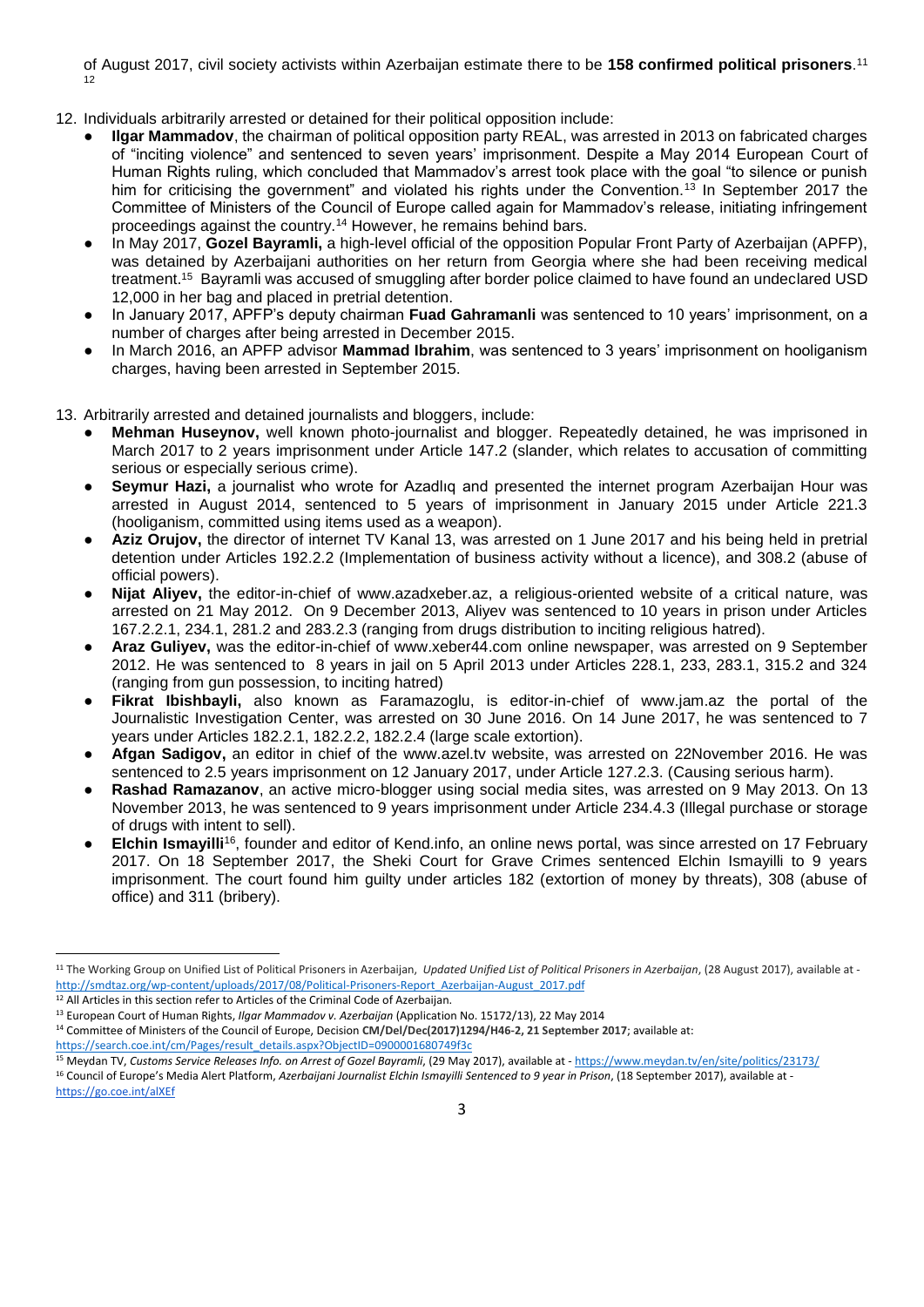- **Javid Shiraliyev** the founder and editor-in-chief of the 7gun.az news portal was sentenced on May 22, 2016 to five years in prison for extortion<sup>17</sup>.
- In an alarming development, **Afgan Mukhtarli**, a journalist and political activist, was kidnapped in Tbilisi, Georgia on 29 May 2017 and forcibly taken to Azerbaijan, where he reappeared a day after disappearing. He is accused of illegal border crossing and smuggling. His case has caused considerable distress to other Azerbaijani critics living in exile in Georgia.
- Most recently, **Mehman Aliyev**, who is not related to the ruling family but is a veteran journalist and director of Turan News Agency, was arrested in August 2017 on spurious charges of tax evasion, abuse of power, and illegal entrepreneurship. Though released from custody on 11 September 2017, he was placed under police supervision and the criminal charges against him have not been dropped.

14. The following writers and poets have been arbitrarily arrested and detained:

- **Tofig Hasanli**, a poet who expressed his criticism in satirical poets and posted them on his Youtube channel before spreading them through social networking sites, was arrested on 12 October 2015. On 22 August 2016, he was sentenced to 6 years of imprisonment under Article 234.4.3.
- **Saday Shakarli**, a poet was arrested on 23 December 2015 after the poet published his book Qurd ürəyi (Wolf heart). On 16 May 2016, he was sentenced to 10 years imprisonment under Article 182.2.4 (extortion).
- 15. The following civil society actors have also been arbitrarily arrested and detained in the period under review:
	- On 26 May 2014, **Anar Mammadli**, Chairman of the Election Monitoring and Democracy Studies Centre (EMDSC), was sentenced to five and a half years on charges of appropriation in significant size, tax evasion, illegal enterprise and abuse of power. He was originally arrested in December 2013 after criticising the October 2013 presidential electoral process. He was released by presidential pardon on 17 March 2016.
	- In the summer of 2014, **Rasul Jafarov**, head of the "Human Rights Club", **Leyla Yunus**, Director of the Institute for Peace and Democracy, and her husband and historian **Arif Yunus**, were arrested, just ahead of the publication of a comprehensive list of political prisoners in Azerbaijan that Jafarov and Leyla Yunus were compiling. Jafarov was sentenced in 2014 to 6.5 years' imprisonment under Articles 192 (illegal business), 213 (tax evasion) and 308 (abuse of power), but was released by presidential pardon on 17 March 2016. In August 2015, Leyla Yunus was sentenced to 8.5 years' imprisonment, while Arif Yunus was sentenced to 7 years on charges including fraud and tax evasion. Both were subsequently released from prison in late 2015 on the grounds of ill health.
	- **Aliabbas Rustamov**, head of the Yasavul Law Firm, remains in prison since June 2014. Prior to his arrest, Rustamov had applied to become a legal counsel for Anar Mammadli (above). Sentenced in November 2015 to 7 years on charges relating to bribing an official, his sentence was reduced by one year in January 2017.
- 16. The following activists have been arbitrarily arrested and detained:

1

- On 6 May 2014, **Ilkin Rustamzade**, a member of the Free Youth organization and the National Council, was sentenced to 8 years in prison on charges of organising mass disorder and hooliganism.<sup>18</sup> Rustamzade was detained in May 2013 as part of the same criminal investigation in which seven youth activists of the N!DA Civic Movement were arrested, each later receiving sentences ranging from six to eight years. All were subsequently released, with the exception of Rustamzade, who remains imprisoned.
- In May 2016, two N!DA activists **Giyas Ibrahimov** and **Bayram Mammadov** were arrested after they painted graffiti on a statue of former President of Azerbaijan Heydar Aliyev in Baku. Both were sentenced to ten years' imprisonment in December 2016, on fabricated charges of drug possession. Notably, the judge made the unprecedented decision to issue a harsher sentence than the one requested by prosecutor.
- In January 2017, **Elgiz Gahraman**, also an N!DA activist, was sentenced to 5.5 years on fabricated drug related charges.<sup>19</sup>
- 17. Released political prisoners are commonly unable to return to their previous work and political activities. Many have not had convictions quashed, are under surveillance, face travel bans, and ongoing harassment:

<sup>17</sup> International Press Institute, *Concerns as head of Azerbaijan news agency arrested*, (31 August 2017), available at - [https://ipi.media/concerns-as-head-of](https://ipi.media/concerns-as-head-of-azerbaijan-news-agency-arrested/)[azerbaijan-news-agency-arrested/](https://ipi.media/concerns-as-head-of-azerbaijan-news-agency-arrested/)

<sup>18</sup> The Azerbaijan Free Expression Platform, *Imprisoned (2013): Ilkin Rustemzade,* (15 June 2016), available at - [http://azerbaijanfreexpression.org/ilkin](http://azerbaijanfreexpression.org/ilkin-rustemzade/)[rustemzade/](http://azerbaijanfreexpression.org/ilkin-rustemzade/)

<sup>19</sup> The Azerbaijan Free Expression Platform, *Arrested (2016): Elgiz Gahraman*, (18 August 2016), available at - [http://azerbaijanfreexpression.org/arrested-2016](http://azerbaijanfreexpression.org/arrested-2016-elgiz-gahraman/) [elgiz-gahraman/](http://azerbaijanfreexpression.org/arrested-2016-elgiz-gahraman/)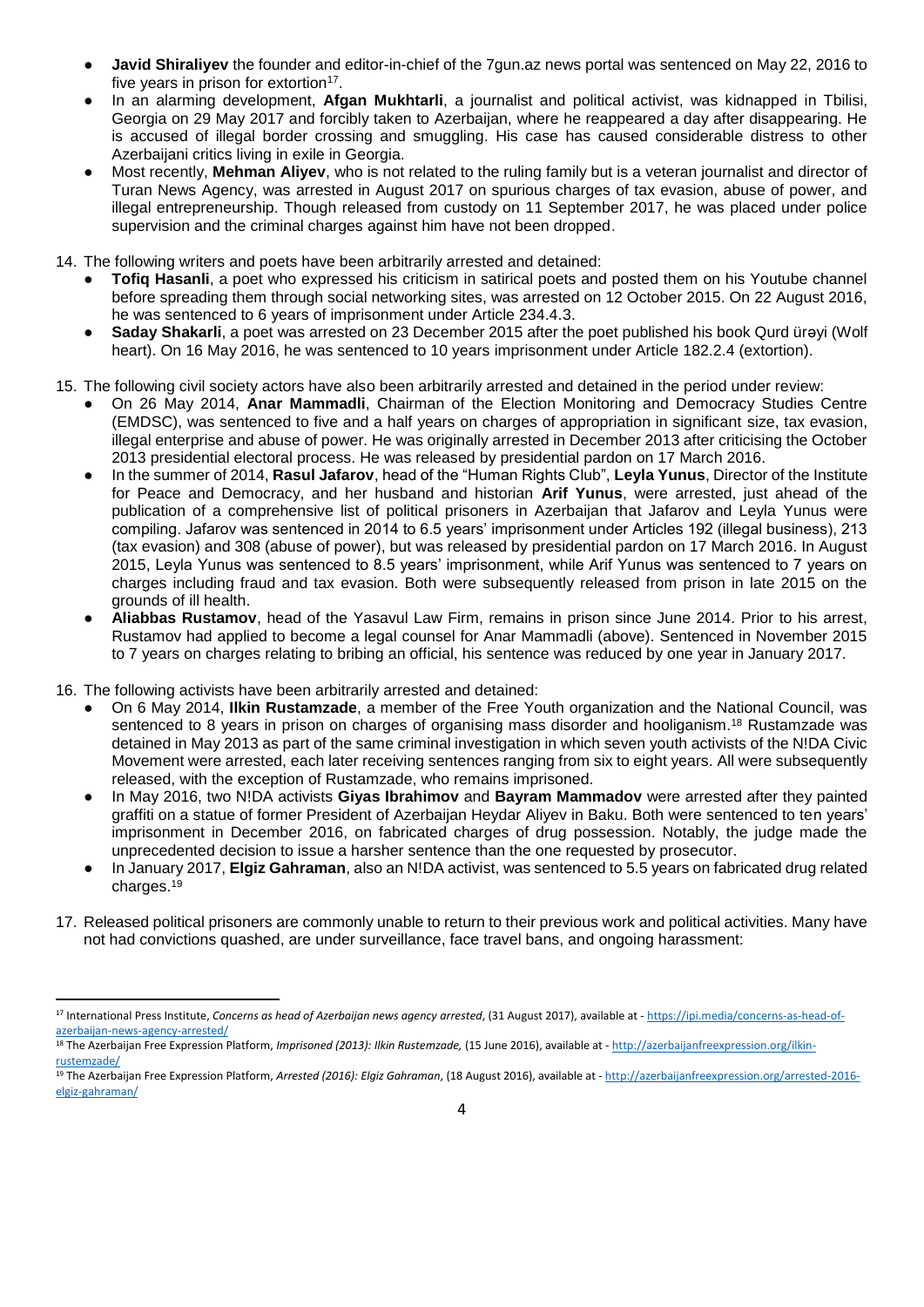- On 22 April 2015, **Intigam Aliyev**,<sup>20</sup> Chairman of the Legal Education Society and award-winning human rights lawyer, was sentenced to seven and a half years' imprisonment on charges of tax evasion (Article 213 of the Criminal Code of the Republic of Azerbaijan), illegal enterprise (Article 192) and abuse of power (Article 308.2). In March 2016 he was released when the Azerbaijan Supreme Court reduced his sentence to a five years' suspended term, but the charges have not been quashed. As a consequence, Aliyev cannot run for public office.
- Prominent investigative journalist, **Khadija Ismayilova**, was released after 16 months' detention in May 2016, after the Supreme Court commuted her sentence of 7.5 years' imprisonment for the absurd charge of "incitement to suicide" to a 3.5 year suspended sentence. Ismayilova is still subject to restrictions on her movement, including a travel ban.
- 18. The family members in Azerbaijan of dissidents living abroad have also been targeted:
	- In December 2016, three relatives of Jamal Ali, a rapper now based in Berlin, were called into the police in Baku shortly after Ali posted a satirical new years' video, which mocked Azerbaijan's recent arrests of youth activists from the N!DA movement.
	- On 18 February 2017, 12 family members of Ordukhan Teymurkhan, a blogger now based in the Netherlands, were questioned by police to pressure Teymurkhan to stop his activism. Two of his relatives were sentenced to administrative detention.
- 19. During its last UPR, the Azerbaijan authorities accepted recommendations to enhance the role of the Ombudsman as a preventative mechanism against torture.<sup>21</sup> However, as the Working Group also noted, there are serious and credible allegations of torture and cruel, inhuman and degrading treatment or punishment against those detained for exercising their rights to freedom of expression, which are not adequately investigated. These include the case of **Bayram Mammadov** (above).<sup>22</sup> **Mehman Huseynov**, a popular blogger known for exposing corruption among Azerbaijani officials, who was convicted to two years' imprisonment on defamation charges in March 2017. The charges were in connection to a statement Huseynov made in January 2017, describing torture inflicted upon him by police officers after his detention.

# **Recommendations**

- Fully implement the recommendations of the UN Working Group on Arbitrary Detention following its 2016 country visit, in particular to investigate promptly, thoroughly and impartially all allegations of arbitrary arrest and detention of human rights defenders, journalists, political opponents and religious leaders, and prosecute and punish appropriately those found guilty and provide victims with redress;
- Immediately and unconditionally release all persons arbitrarily detained for exercising their rights to freedom of expression, and, where applicable, quash their convictions and remove restrictions on their freedom of movement;
- Drop the criminal charges against all persons for exercising their right to freedom of expression, including Intigam Aliyev, Khadija Ismayilova and Mehman Aliyev;
- Cease the arbitrary arrest and detentions of individuals for politically motivated reasons;
- Take immediate measures to combat torture and end the practice of impunity, ensuring that those responsible for acts of torture or cruel, inhuman or degrading treatment or punishment are held accountable and that victims obtain redress, including for convictions based on forced confessions.

# **Forced closure and harassment of independent media outlets and journalists**

20. During its last UPR, Azerbaijan accepted 14<sup>23</sup> recommendations related to ensuring respect for media freedom, independent journalism, and media diversity, including to take into account Council of Europe in this regard.<sup>24</sup>

1

<sup>&</sup>lt;sup>20</sup> The Azerbaijan Free Expression Platform, *Conditionally Released (2016): Intigam Aliyev*, (18 August 2016), available at -

<http://azerbaijanfreexpression.org/imprisoned-2014-intigam-aliyev/>

<sup>&</sup>lt;sup>21</sup> Recommendation of Bulgaria.

<sup>22</sup> Meydan TV, *Youth activist Bayram Mammadov on torture in police custody*, (17 May 2016), available at [-https://www.meydan.tv/en/site/politics/14510/](https://www.meydan.tv/en/site/politics/14510/)

<sup>&</sup>lt;sup>23</sup> Recommendations by Canada (x3), Cyprus (x2), Italy, Germany, Slovenia, United Kingdom, Slovakia, Netherlands (x2), Norway and Austria.

<sup>24</sup> Specifically recommendations Italy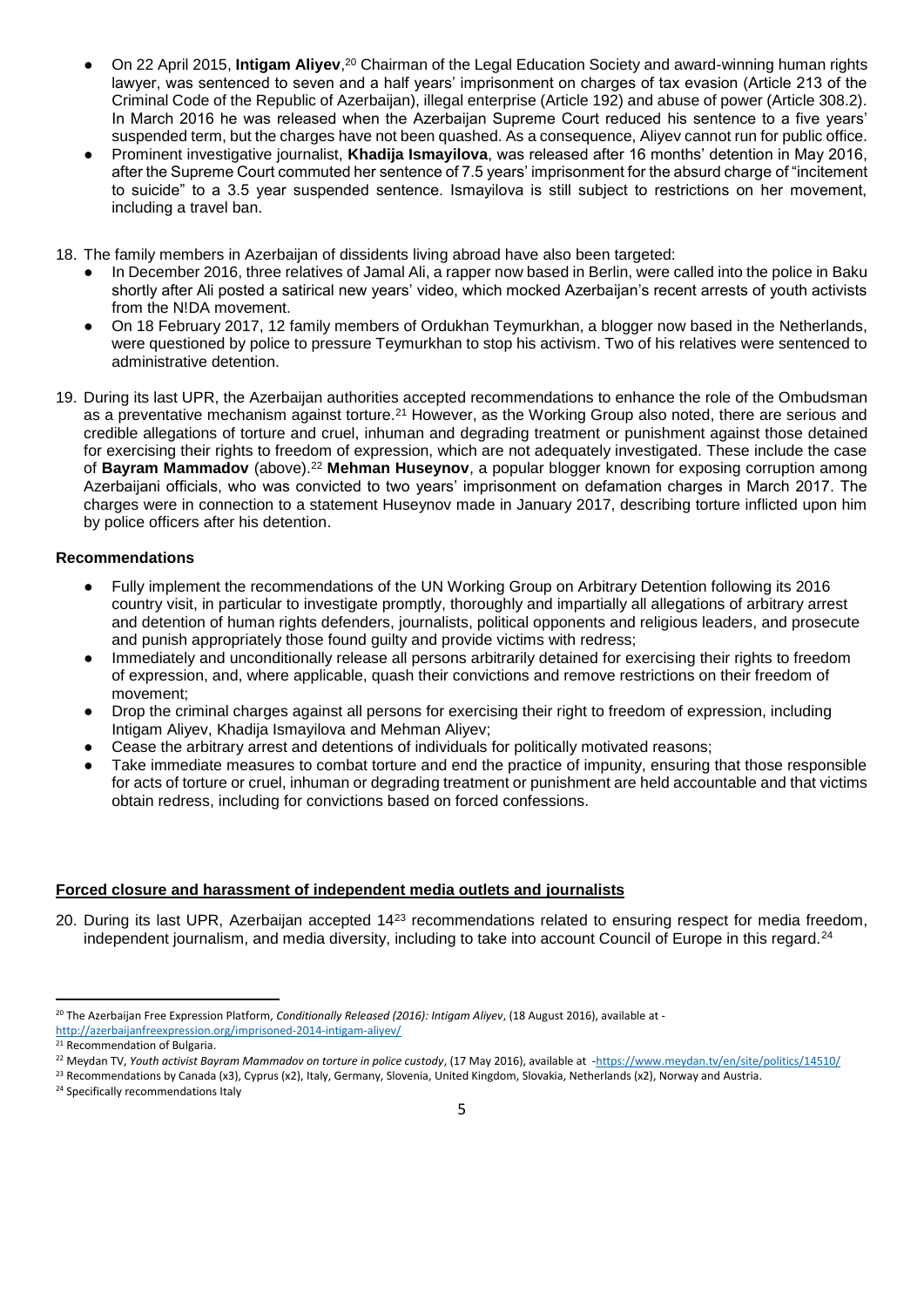21. The Azerbaijani authorities dominate the country's media landscape, through regulations, direct ownership or indirect economic control. In the period under review, the majority of independent media outlets have been forced to close or go into exile, with those still operating inside the country subject to police raids, financial pressures, and prosecution of journalists and editors on politically-motivated charges. Where media outlets have been forced to stop print publication and publish only online, their sites are subject to periodic blocking and throttling by the Azerbaijani authorities.

22. Forced closure of media outlets include:

- In June 2014, leading independent newspaper **Zerkalo** was forced to stop publishing in print, because government control of advertising and distribution networks made it economically untenable.<sup>25</sup> This was a consequence of government pressure on advertisers, and a ban on selling newspapers in the street or metro drastically reducing sales.
- In December 2014, the Baku Bureau of Radio Free Europe/Radio Liberty (RFE/RL) *Radio Azadliq -* was forcibly closed after it was raided and placed under seal by police, supposedly in connection with financial mismanagement.<sup>26</sup> Journalists working for RFE/RL in Azerbaijan continue to be harassed by Azerbaijani officials.<sup>27</sup>
- In July 2016, **ANS TV** was abruptly suspended by Azerbaijan's regulatory authority the National Television and Radio Council (NTRC), after the station planned an interview with the Turkish opposition figure Fethullah Gülen, under Article 11 of the Law on Television and Radio Broadcasting (to avoid propaganda of terrorism via TV or Radio)<sup>28</sup>. The initial suspension was for one month, but in September 2016 the NTRC revoked ANS' licence<sup>29</sup> and it remains off air<sup>30</sup>.
- In September 2016, the last independent daily newspaper, *Azadliq,* stopped publishing following the arrest of its financial director **Faiq Amirov**, cutting off access to the newspaper's bank accounts and income. The outlet had been financially throttled for years, as the state-owned distribution network consistently failed to transfer sales proceeds that it owed to the newspaper.
- In August 2017, the authorities initiated a criminal case against *Turan* news agency for tax evasion*,* the last remaining independent media in the country. Its Editor-in-Chief, **Mehman Aliyev,** was also arrested on similar trumped-up tax evasion charges and its bank accounts have been frozen, forcing it to officially suspend all activities.<sup>31</sup>
- 23. **Meydan TV,** an independent online media outlet whose coverage includes human rights abuses and government corruption, closed its Baku office in December 2014 due to safety concerns. It continues to operate from its headquarters in Germany, in cooperation with journalists in Azerbaijan, despite relentless harassment and statelevel blocking of the site since May 2017.<sup>32</sup> In August 2015, the Azerbaijani Prosecutor General's Office launched a criminal case in relation to Meydan TV's activities under Articles 213.2.2 (evasion of taxes in a large amount), 192.2.2 (illegal business) and 308.2 (abuse of power) of the Criminal Code. In April 2016, 15 individuals were named in the criminal investigation, with **Aynur Elgunash**, **Aytaj Ahmadova**, **Sevinj Vagifgizi**, and **Natig Javadli** subject to travel bans<sup>33</sup>. Journalists associated with Meydan TV have been repeatedly summoned for interrogations by the Prosecutor's Office.<sup>34</sup> The case remains open.
- 24. Harassment of individual journalists who express critical opinions or deviate from official State accounts in their reporting remains a serious concern. In September 2017, dozens of journalists were dismissed from the government controlled ATV television channel after well-known journalist and TV host **Turan Ibrahimov** spoke on a live broadcast about corruption, including how high-ranking officials targeted an entrepreneur to illegally take over his business.<sup>35</sup>

**.** 

<sup>25</sup> Reporters Without Borders (RSF), *Deprived of income, Azerbaijani paper is forced to stop publishing*, (20 June 2014) available at <https://rsf.org/en/news/deprived-income-azerbaijani-paper-forced-stop-publishing>

<sup>26</sup> RFE/RL - Radio Azadliq*, Azadliq Radio Baku Bureau Sealed Shut* , (26 December 2014), available at [-https://www.azadliq.org/a/26763625.html](https://www.azadliq.org/a/26763625.html) <sup>27</sup> RFE/RL, *RFE/RL's Azerbaijani Service: Radio Azadliq*, available at - <https://pressroom.rferl.org/p/6126.html>

<sup>28</sup> <https://www.irfs.org/news-feed/private-broadcaster-ans-tvs-broadcast-suspended-for-one-month/>

<sup>&</sup>lt;sup>29</sup> Council of Europe (CoE)'s PACE, The functioning of democratic institutions in Azerbaijan (provisional report),

p.12

<sup>30</sup> Chai-khana, *Azerbaijan's ANS: Death of a TV Station,* (17 July 2017), available at[: https://chai-khana.org/en/azerbaijans-ans-death-of-a-tv-station](https://chai-khana.org/en/azerbaijans-ans-death-of-a-tv-station) <sup>31</sup>CoE, *Statement on the arrest of Mehman Aliyev in Azerbaijan*, (25 August 2017) available at - [https://www.coe.int/en/web/portal/-/statement-on-the-arrest](https://www.coe.int/en/web/portal/-/statement-on-the-arrest-of-mehman-aliyev-in-azerbaijan)[of-mehman-aliyev-in-azerbaijan](https://www.coe.int/en/web/portal/-/statement-on-the-arrest-of-mehman-aliyev-in-azerbaijan)

<sup>32</sup> <http://www.eurasianet.org/node/83591>

<sup>33</sup> Meydan TV, *Fifteen journalists named in criminal investigation of Meydan TV*, (21 April 2016), available at [-https://www.meydan.tv/en/site/news/13829/](https://www.meydan.tv/en/site/news/13829/) <sup>34</sup> E.g. https://www.meydan.tv/en/site/news/24362/

<sup>35</sup> IRFS, *Major Shake-up at ATV*, (27 September 2017), available at - <https://www.irfs.org/news-feed/major-shake-up-at-atv/>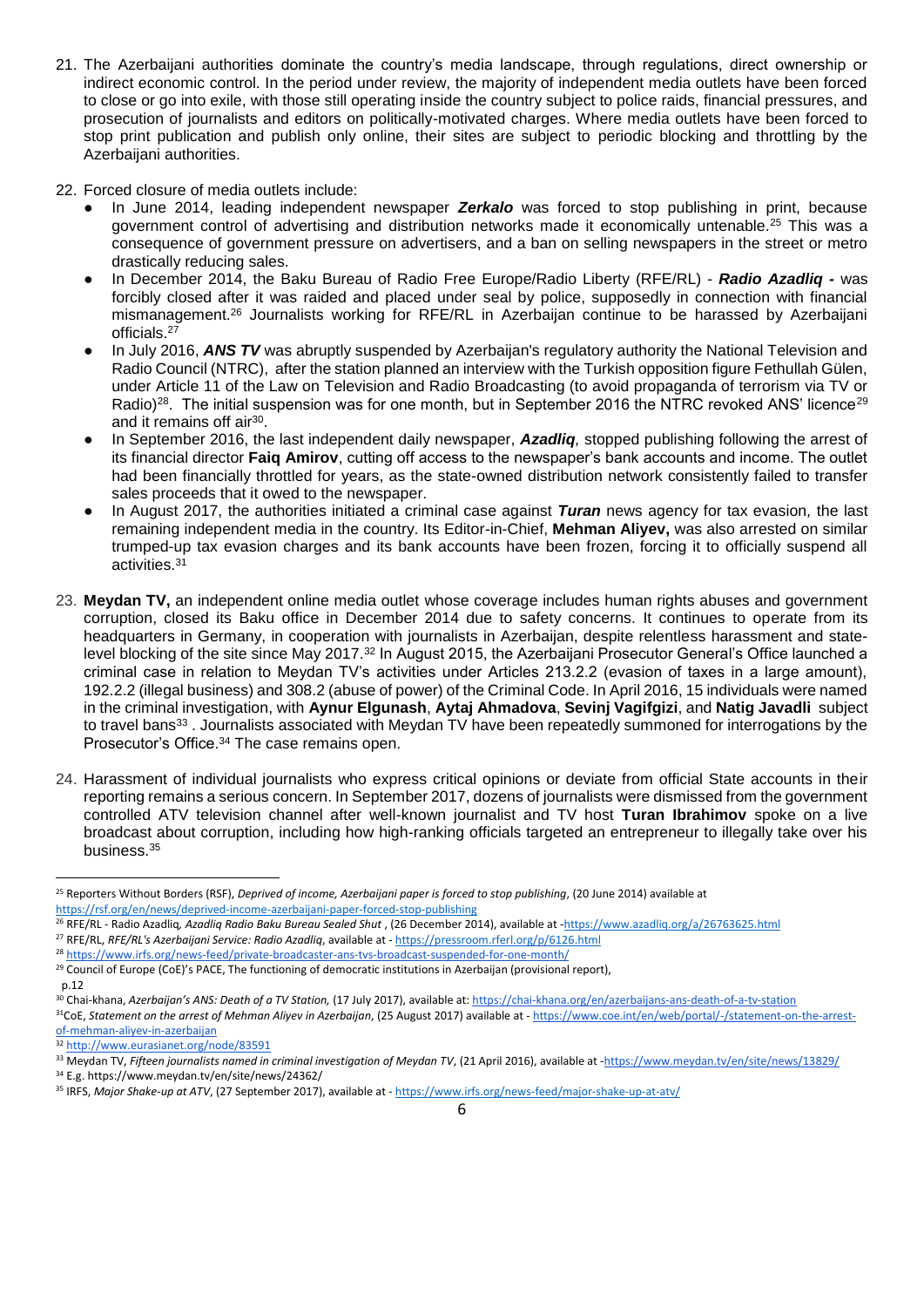- 25. Access to foreign media outlets remains restricted, notwithstanding the government's acceptance of a specific UPR recommendation to expand media freedoms across broadcast platforms, including by ending its ban on foreign broadcasts on FM radio frequencies as well as restrictions on the broadcast of foreign language television programmes.<sup>36</sup> A 2009 ban imposed by NTRC (based on Article 13 of Law of the Republic of Azerbaijan on Telecommunication), remains in place, preventing foreign entities from accessing national frequencies, which effectively took the BBC, Radio Free Europe/Radio Liberty, and Voice of America, off the air.<sup>37</sup> The NTRC, established on 5 October 2002 by Presidential Decree (#795), is fully funded from the state budget and the President directly appoints its members. Similarly, the Azerbaijani public service broadcaster, *Ictimai*, consistently demonstrates clear bias favourable to the government and ruling party, a problem exacerbated by the lack of media pluralism and alternative information sources in the country.
- 26. Civil society organisations focused on media freedom issues have also been targeted. In August 2014, the office of the Institute for Reporters' Freedom and Safety (IRFS) was raided by the authorities in the capital Baku as part of a broader crackdown on NGOs in Azerbaijan. They confiscated equipment, documents, and assets, and the staff were harassed and interrogated by Azerbaijan's Public Prosecutor office. As a result, IRFS has been forced to cease its operations in Azerbaijan; its Director, **Emin Huseynov**, remains in exile since fleeing Azerbaijan in 2014.<sup>38</sup>

## **Recommendations**

- Support an independent and pluralistic media sector, ensuring that any official State advertising revenue is allocated according to a clear law, with non-discriminatory and equitable criteria, with allocations subject to full and detailed transparency, with guarantees for the editorial independence of media actors;
- Desist from extra-legal pressure on advertisers that support independent media;
- Desist from interference with the independence of media outlets, including through the harassment of their staff;
- Establish through law a truly autonomous and functionally independent public service broadcasting service to promote diversity in broadcasting in the overall public interest with full editorial independence;
- Replace Presidential Decree #795 which established the NTRC to establish through law a truly independent and adequately funded broadcasting regulatory body, in line with international freedom of expression standards, with clear, transparent and fair policies and procedures, including for the allocation, suspension and revocation of licenses, with the purpose of ensuring media diversity and pluralism in the public interest;
- Cease the regulatory and judicial harassment of independent media outlets, their editorial staff and journalists, including by dropping criminal charges against Meydan TV and the Turan News Agency, and by restoring the license of ANS TV;
- Amend Article 13 of Law of the Republic of Azerbaijan on Telecommunication and lift the ban prohibiting foreign entities from broadcasting on national frequencies, including the BBC, Radio Free Europe/Radio Liberty, and Voice of America to permit broadcasting by foreign outlets.
- Permit media outlets to sell their newspapers in the streets, without undue restriction;
- Ensure redress for the forced closure of IRFS, fully restoring confiscated property and allowing it to resume activities without harassment, including by allowing the return to Azerbaijan of IRFS director Emin Huseynov.

## **Legislative restrictions to freedom of expression online**

- 27. During its last UPR, Azerbaijan accepted recommendations to protect freedom of expression online.<sup>39</sup> However, various laws have been amended to increase restrictions in the period under review.
- 28. On 15 November 2016, the Azerbaijani Parliament approved amendments to Articles 148 and 323 of the Criminal Code, creating a new offence of "slander or insult" through "fake user names, profiles or accounts", as well as increasing penalties for "smearing or humiliating the honour and dignity" of the Azerbaijani president where the

1

<sup>37</sup> RFE/RL, *Azerbaijan Bans RFE/RL, Other Foreign Radio From Airwaves*, (30 December 2008), available at [https://www.rferl.org/a/Azerbaijan\\_Bans\\_RFERL\\_Other\\_Foreign\\_Radio/1364986.html](https://www.rferl.org/a/Azerbaijan_Bans_RFERL_Other_Foreign_Radio/1364986.html)

<sup>38</sup> The Guardian, Swiss fly out opposition journalist hiding at its Azerbaijan embassy, (14 June 2015), available at

<sup>&</sup>lt;sup>36</sup> As recommended by Canada.

<https://www.theguardian.com/world/2015/jun/14/swiss-fly-out-opposition-journalist-hiding-at-its-azerbaijan-embassy>

<sup>39</sup> Recommendations of Czechia and Canada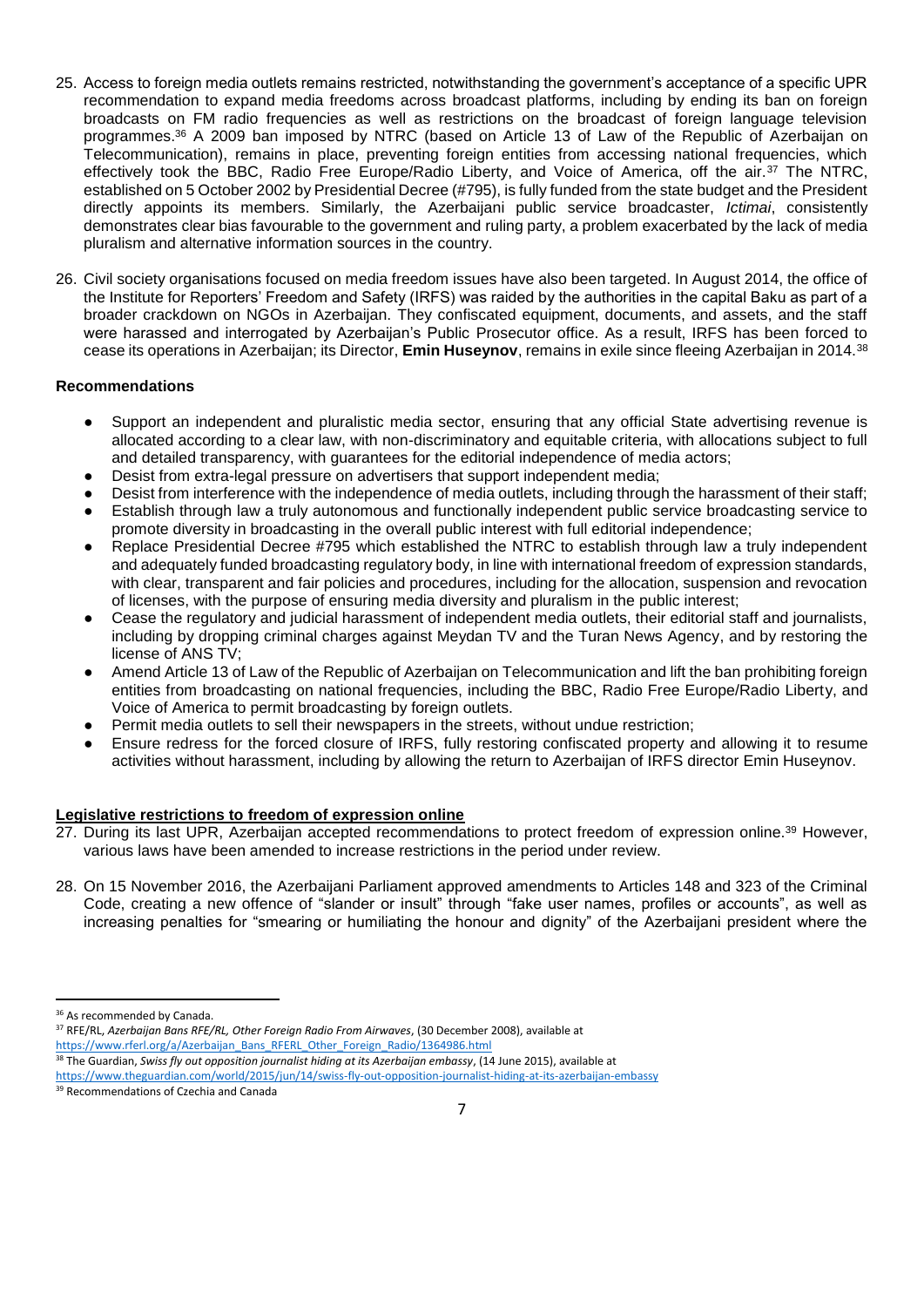offence is committed online.<sup>40</sup> The government has not acted on its 2011 proposal to decriminalize defamation,<sup>41</sup> which currently carries a sentence of up to 3 years in prison. This is in spite of accepting a recommendation at the 2nd UPR cycle to abolish defamation provisions in the criminal code, and to "refrain from initiating defamation lawsuits against civil society activists and journalists".

- 29. On 10 March 2017, the Parliament passed new amendments to the laws on "Information, Informatisation and Protection of Information" and "Telecommunications", extending government control over online media.<sup>42</sup> The amendments establish obligations for website owners or hosts to delete within eight hours, on notice from the authorities, unlawful content.<sup>43</sup> Prohibited content includes any information criminalised under national laws, including broad "extremism" and "defamation" provisions. If the content is not removed, authorities can apply for a court order to block the website, though websites with information considered "a danger for the state or society" can be blocked without a court order, subject to subsequent judicial review.
- 30. Between March and April 2017, access to a number of online new sites with content critical of the government were blocked in Azerbaijan.<sup>44</sup> Contrary to the provisions in the above laws, neither the hosts or owners of these outlets were informed about the blocks in advance. On 12 May 2017, a Baku Court ruled to impose an official ban on five independent media websites deemed harmful and dangerous for national security. Along with Meydan TV, Azadliq newspaper, Radio Free Europe/ Radio Liberty Azerbaijani Service, Azerbaijan Saati website and video channel, and Turan TV video channel have all been blocked<sup>45</sup>.
- 31. In September 2017, access to the website of the Organised Crime and Corruption Reporting Project (OCCRP) was blocked inside Azerbaijan after they published the "Azerbaijan Laundromat" - a series of reports that uncovered high level corruption by Azerbaijani officials and implicated European and other diplomats and politicians.<sup>46</sup>

## **Recommendations**

- Reform the laws on "Information, Informatisation and Protection of Information" and "Telecommunications" to remove reference to prohibitions on content that do not comply with international human rights law on freedom of expression, and to ensure that websites are only blocked on the basis of an independent court order and are strictly proportionate to the aim pursued;
- Decriminalise defamation fully, including by reversing the introduction of heightened penalties for online forms of defamation, repealing Articles 148, 148-1, 323.1, and 323.1-1 of the Criminal Code.

#### **Legislative restrictions to freedom of association**

- 32. During its last UPR, the Azerbaijan government accepted numerous specific recommendations to bring its Law on Non-Governmental Organisations into conformity with international human rights law and to create a safe and enabling environment for civil society,<sup>47</sup> but it has not done so.
- 33. In 2013 and 2014, amendments to the already-onerous 2011 Law on Non-Governmental Organisations (Public Associations and Funds) entered into force. These amendments provided the government with broad discretion to dissolve, impose financial penalties on, and freeze the assets of NGOs for infractions of administrative regulations, closing the few remaining loopholes for the operation of unregistered, independent, and foreign organisations.<sup>48</sup> The Venice Commission has found that the amendments "seem to be intrusive enough to constitute a prima facie

**.** 

<sup>40</sup> IRFS, *Azerbaijani Parliament Approve Bill Restricting Online Speech*, (29 November 2016), available a[t https://www.irfs.org/news-feed/azerbaijani-parliament](https://www.irfs.org/news-feed/azerbaijani-parliament-approves-bill-restricting-online-speech/)[approves-bill-restricting-online-speech/.](https://www.irfs.org/news-feed/azerbaijani-parliament-approves-bill-restricting-online-speech/)

<sup>41</sup> See National Program for Action to Raise Effectiveness of Protection of Human Rights and Freedoms in the Republic of Azerbaijan, (27 December 2011), available a[t http://en.president.az/articles/4017.](http://en.president.az/articles/4017)

<sup>42</sup> IRFS, Azerbaijani Government Takes Big Steps to Keep Online Media under Control, as Parliament Adopts Restrictive Law related to Information, (10 March 2017) available a[t https://www.irfs.org/news-feed/azerbaijani-government-takes-big-steps-to-keep-online-media-under-control-as-parliament-adopts](https://www.irfs.org/news-feed/azerbaijani-government-takes-big-steps-to-keep-online-media-under-control-as-parliament-adopts-restrictive-law-related-to-information/)[restrictive-law-related-to-information/.](https://www.irfs.org/news-feed/azerbaijani-government-takes-big-steps-to-keep-online-media-under-control-as-parliament-adopts-restrictive-law-related-to-information/)

<sup>43</sup> *As above.*

<sup>44</sup> Meydan TV, *Blocking of Websites in Azerbaijan Moving Ahead at Full Steam*, (17 April 2017) available at - <https://www.meydan.tv/en/site/news/22317/> <sup>45</sup> Eurasianet.org, *Azerbaijan: Court Upholds the Blocking of Independent Media Outlets* (15 May 2017), available at - <http://www.eurasianet.org/node/83591>

<sup>46</sup> Meydan TV, *OCCRP blocked in Azerbaijan*, (5 September 2017) available at - <https://www.meydan.tv/en/site/news/24988/>

<sup>47</sup> Recommendations of Austria, Ireland, Slovakia, United States, Switzerland, Czechia, France, Chile, Norway, Mexico, Germany, the Netherlands, Italy, and Uruguay.

<sup>48</sup> US State Department, Country Reports for Human Rights Practices 2015: Azerbaijan[, http://www.state.gov/documents/organization/253035.pdf](http://www.state.gov/documents/organization/253035.pdf) p.22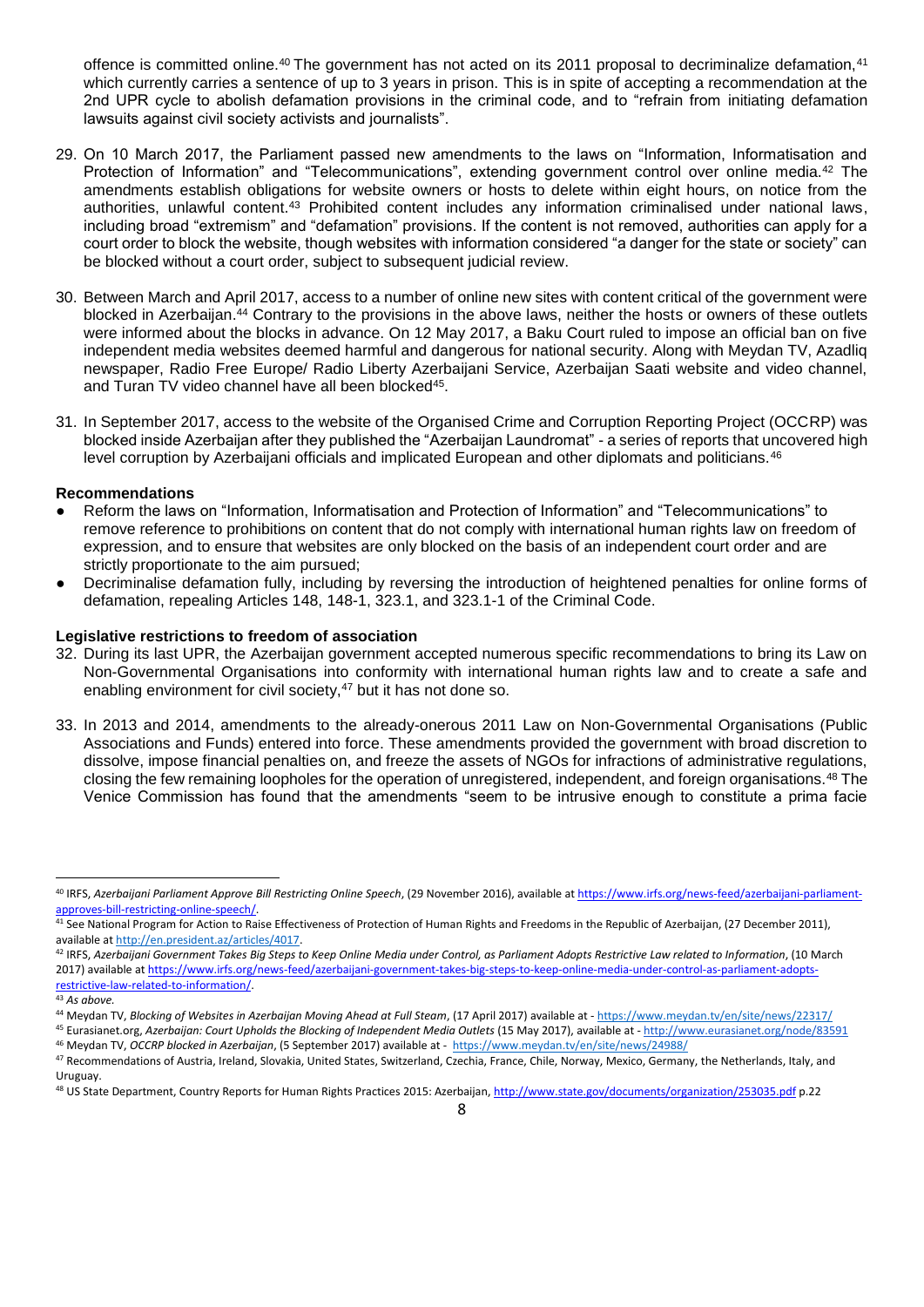violation of the right to freedom of association"<sup>49</sup>, and their impact since has caused the UN High Commissioner for Human Rights to call for their repeal.<sup>50</sup>

- 34. The 2014 amendments established a *de facto* licensing regime for NGOs, giving the government broad discretion to arbitrarily refuse or delay the registration of grants, establishing complicated and onerous procedures for registration, and allowed for restrictions on NGOs' access to their bank accounts for non-compliance. The impact of these new rules has been to severely limit civil society space. While some NGOs have reportedly had their bank accounts unfrozen in April 2016,<sup>51</sup> several organisations no longer have in their possession many of the documents required for grant registration, because Azerbaijani investigative authorities seized them in the course of inspections and criminal investigations.<sup>52</sup> Meanwhile, the accounts of many other human rights organisations and independent NGOs remain frozen, including in July 2014 those of the Legal Education Society and its head, **Intigam Aliyev**, causing the NGO to cease operations.
- 35. The 2014 amendments have also made it much harder for foreign entities to provide grants to local NGOs, requiring them to have an agreement with government ministries. As a consequence, throughout 2015, foreign governments that previously provided grants to local NGOs postponed their activities.
- 36. The Government of Azerbaijan established the Azerbaijani State Council for Support to NGOs in 2007, which aims to provide a domestic source of financial assistance to local NGOs. However, NGOs applying to the Council for grants have reported that they were told to sign a statement promising to refuse to have any relations with international NGOs critical of the Government of Azerbaijan, such as Amnesty International, Human Rights Watch, among others. In addition, one NGO receiving funding from the Council has reported that its activities have become subject to constant control by the state donor, undermining its ability to operate independently.
- 37. On October 21, 2016, President Aliyev signed into law a decree on the Simplification of Registration of Foreign Grants in Azerbaijan, effective from 1 January 2017.<sup>53</sup> The new regulations simplify some procedures for registration of foreign grants, but do not address the legal requirement for NGOs to register grants, and do not eliminate the requirement for the Ministry of Finance to provide an opinion on the expediency of each grant from a foreign donor, and most importantly, they do not change the broad discretion of the authorities to arbitrarily deny grant registration. The Law on Grants and the Law on State Registration and State Register of Legal Entities remains intact.

## **Recommendations**

**.** 

Comprehensively reform all laws limiting the right to freedom of association, in particular the 2011 law on NGOs and the 2013 and 2014 amendments thereto, and bring them in line with international human rights law;

#### **Restrictions to freedom of assembly and protests**

- 38. During the last UPR cycle, Azerbaijan accepted multiple recommendations regarding protection of the right to peaceful assembly.<sup>54</sup> However, the authorities continue to severely restrict protests in public spaces and organisers of peaceful actions have been arbitrarily arrested and detained.
- 39. Amendments to the Law on Peaceful Assembly in May 2008 stipulate that demonstrations may only held in a number of approved sites, all of which are far from the centre of Baku, thereby diminishing the impact of protest. Further changes to the Law on Freedom of Peaceful Assembly, adopted in November 2012 and criticised by UN special procedures, criminalised participants of peaceful gatherings when they "cause significant violation of the rights and legal interests of citizens".<sup>55</sup> On 14 May 2013, amendments to the Code of Administrative Offences increased the penalties for "organising, holding and attending an unauthorised assembly" to 60 days' detention, receiving criticism from Council of Europe Commissioner for Human Rights.<sup>56</sup>

<http://www.icnl.org/research/monitor/azerbaijan.html>

<sup>49</sup> Venice Commission Opinion, *supra* note 3, at para. 91

<sup>50</sup> <http://www.ohchr.org/EN/NewsEvents/Pages/DisplayNews.aspx?NewsID=16393&LangID=E>

<sup>51</sup> Minval.az, *Власти снимают арест на банковские счета ряда НПО*, (06 April 2016), available at -<http://minval.az/news/123568530>

<sup>52</sup> US State Department, Country Reports for Human Rights Practices 2015: Azerbaijan[, http://www.state.gov/documents/organization/253035.pdf p.22;](http://www.state.gov/documents/organization/253035.pdf%20p.22) See also[: http://www.publishwhatyoupay.org/pwyp-news/azerbaijan-authorities-raid-civil-society-offices-in-continued-crackdown-on-ngos/](http://www.publishwhatyoupay.org/pwyp-news/azerbaijan-authorities-raid-civil-society-offices-in-continued-crackdown-on-ngos/)

<sup>53</sup> The International Centre for Non-Profit Law, *Civic Freedom Monitor: Azerbaijan*, (29 May 2017), available at -

<sup>&</sup>lt;sup>54</sup> Recommendations of Slovakia, United States, Germany, France, Uruguay, and Hungary.

<sup>55</sup> http://daccess-dds-ny.un.org/doc/UNDOC/GEN/G14/046/29/PDF/G1404629.pdf?OpenElement <sup>56</sup> CoE Europe Commissioner for Human Rights, Report following Commissioner Muižnieks visit to Azerbaijan - 22 to 24 May 2013, (6 August 2013), available at <https://wcd.coe.int/com.instranet.InstraServlet?command=com.instranet.CmdBlobGet&InstranetImage=2501767&SecMode=1&DocId=2130154&Usage=2>